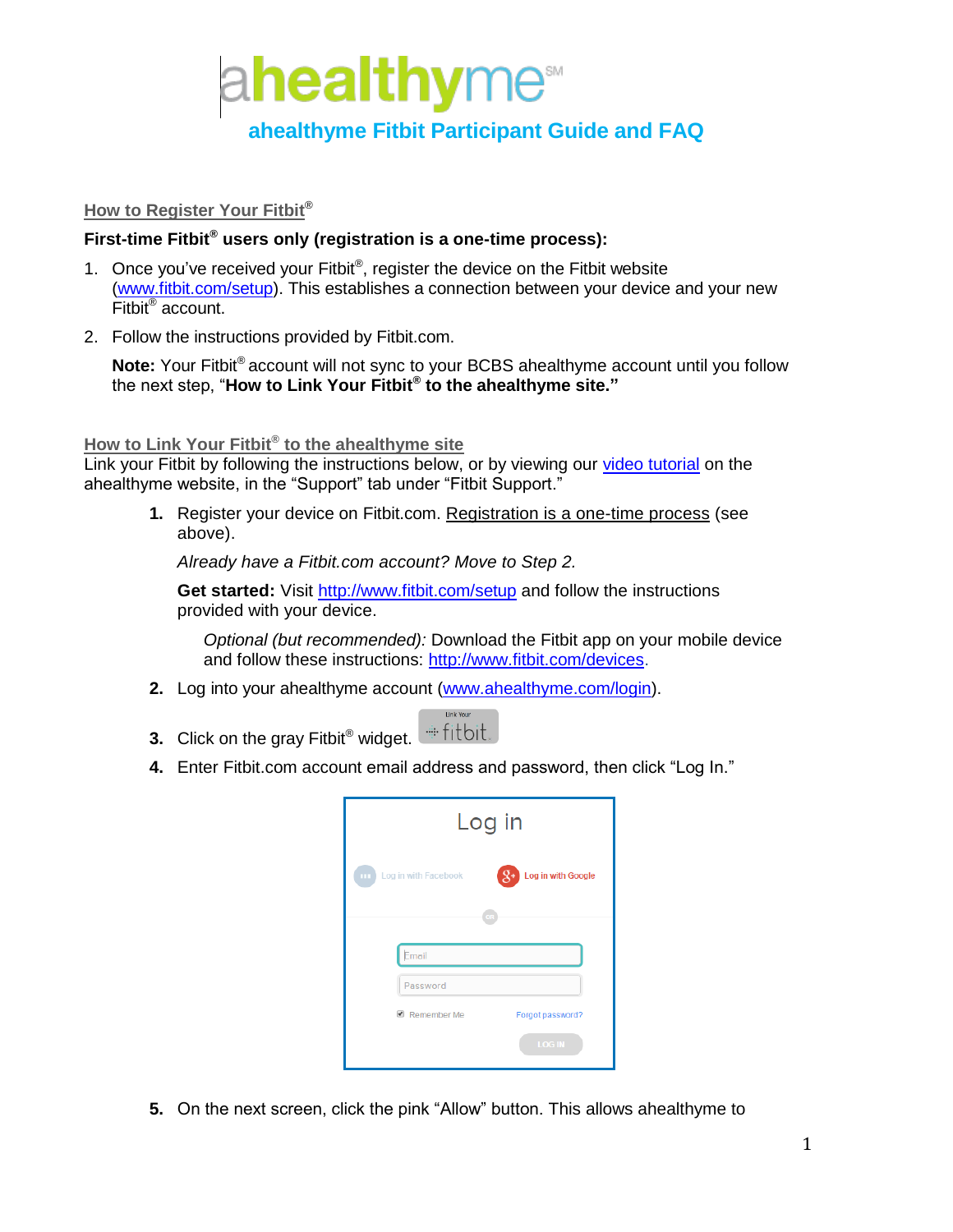

access your Fitbit® data. *Please Note: You have the right to uncheck any boxes you wish, however, you must at least allow access to activity and exercise for ahealthyme to read the steps collected by your Fitbit.*

| ⊕ fitbit.                                                                                                                                                                                                                                                                                      |
|------------------------------------------------------------------------------------------------------------------------------------------------------------------------------------------------------------------------------------------------------------------------------------------------|
| Wellness by Cerner would like the ability to access the following<br>data in your Fitbit account                                                                                                                                                                                               |
| ✔<br>food and water logs @<br>$\overline{\mathscr{L}}$<br>weight $\boldsymbol{\Theta}$<br>$\overline{\mathscr{L}}$<br>friends @<br>$\overline{\mathscr{L}}$<br>Fitbit devices and settings<br>$\overline{\mathscr{L}}$<br>heart rate<br>sleep<br>activity and exercise<br>profile <sup>®</sup> |
| <b>Allow</b><br>Denv<br>Data shared with Wellness will be governed by Cerner's privacy policy and terms of<br>service. You can revoke this consent at any time in your Fitbit account settings. More<br>information about these permissions can be found here.                                 |

From here, your experience may vary depending on your internet browser:



Close this window. Your ahealthyme portal will still be available on another window.

If you've properly set up your account, that screen will now look similar to this. Your Fitbit® device displays under the "Connected" window:

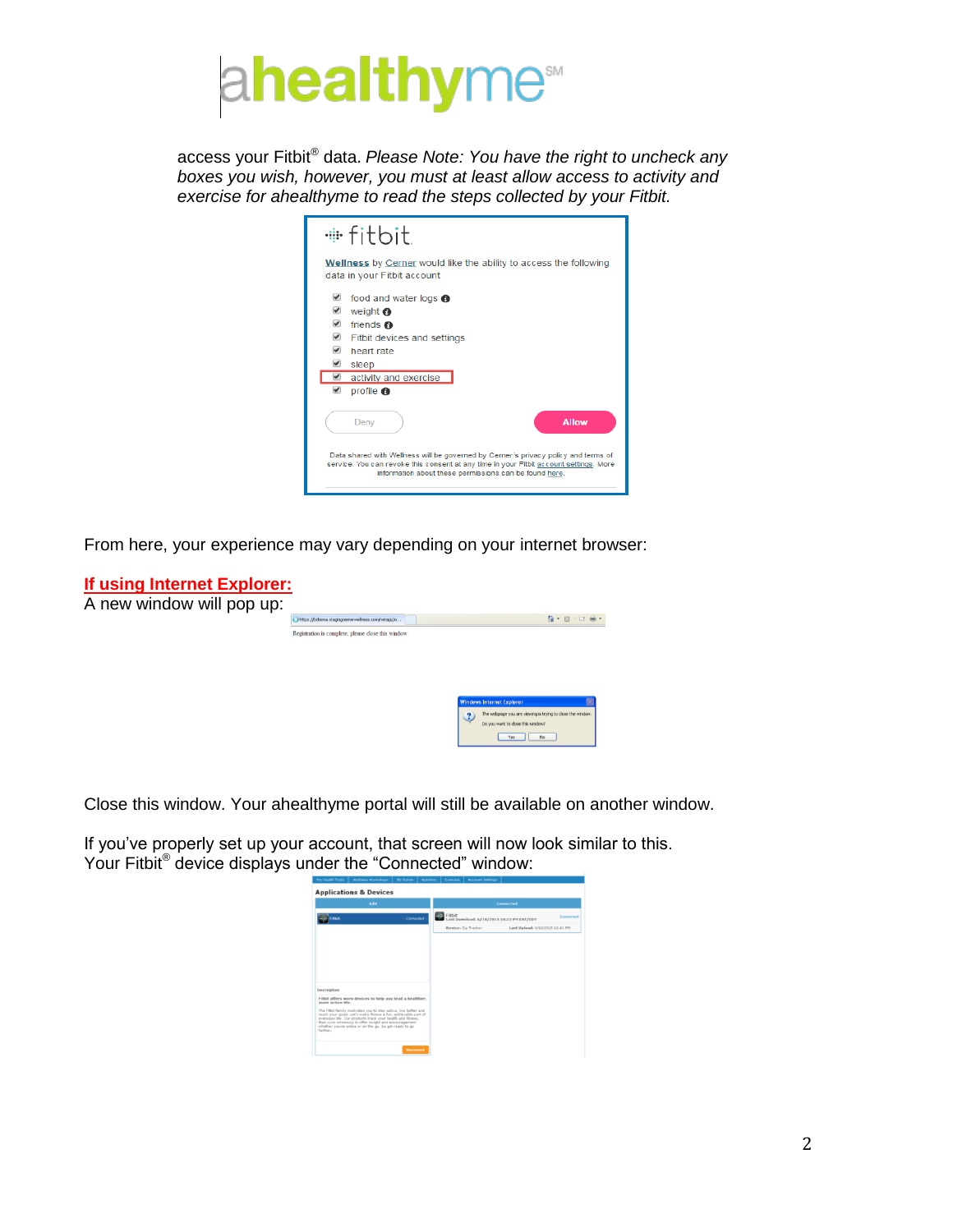# **healthy**me<sup>ss</sup>

# **If using Google Chrome:**

A brief "**Hold on please**" will appear. The screen will change to the Applications and Devices page, where your Fitbit® device is displayed under the "**Connected"** window.



In Google Chrome, you will not see a second window pop up that tells you "Registration is complete, please close this window." *You have now linked your Fitbit*® *to ahealthyme!* **How to Sync Your Steps**

There are several ways to sync your steps to the ahealthyme site [\(www.ahealthyme.com/login\)](http://www.ahealthyme.com/login). A daily sync is recommended using the Fitbit<sup>®</sup> app.

*Please note that the syncing process can take up to one hour. During high traffic periods, it can take up to 24 hours for your steps to appear on ahealthyme.*

# **1.) Use the Fitbit**® **app\* (optional, but recommended).**

The Fitbit $^{\circledast}$  app easily allows you to sync steps wirelessly and automatically. To download the app, follow these instructions: [http://www.fitbit.com/devices.](http://www.fitbit.com/devices)

To sync your steps (on your smartphone or tablet), simply launch the app:

**\*Note:** Syncing your device using the Fitbit app for smartphone or tablet requires Bluetooth Low Energy.

# **2.) Manually sync your steps on your computer.**

• Plug your "dongle" into an open USB port on your computer. This transfers your steps onto your Fitbit.com account. These steps will then appear on [ahealthyme.](http://www.ahealthyme.com/login)



**Syncing Tip:** Every 15 minutes, your Fitbit<sup>®</sup> will automatically sync through your computer if:

- New data (e.g., steps) is available.
- Your computer is on and connected to the Internet.
- Your dongle is properly inserted into a USB port.
- Your tracker is within 15-20 feet of your computer.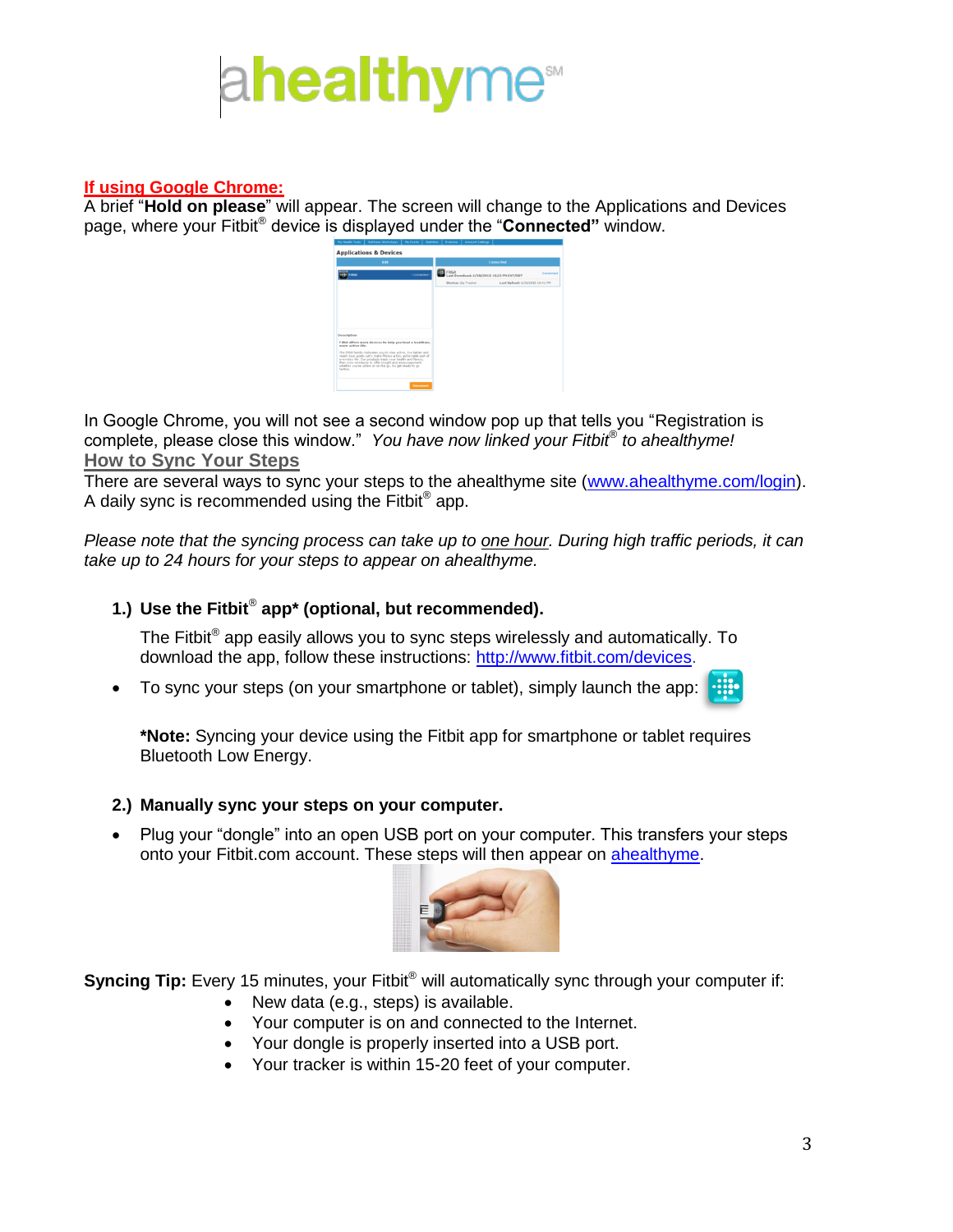

**About the Fitbit**® **GPS Feature:** Steps that you see on the ahealthyme site indicate what you've achieved while wearing your device. If you've manually logged additional activities, you will see these steps on your Fitbit® dashboard. However, these steps are not verified and will not be displayed on ahealthyme.

# **The HealthyNow mobile app**

Check your progress on the go. Download the HealthyNow app:

- Visit [www.ahealthyme.com/login.](http://www.ahealthyme.com/login)
- Click the "**Activate the HealthyNow app**" button on the homepage for instructions and to get your personal access code to start the download process on your phone.





Once you've downloaded the app, you can view your progress.

# **Frequently Asked Questions**

#### **Why aren't my steps appearing on the ahealthyme site?**

The syncing process typically takes up to one hour. During high volume periods it can take up to 24 hours for your steps to appear on the ahealthyme site.

# **How do I double-check that I've correctly linked my Fitbit**® **to the ahealthyme site?**

- 1.) Visit [www.ahealthyme.com/login.](http://www.ahealthyme.com/login)
- 2.) Click on the gray Fitbit® widget on the ahealthyme dashboard.  $\pm$  fitbit. This brings you to the "**Applications and Devices"** page.
- 3.) Check the **"Connected"** box.

# *Do you see the name of your device listed under the" Connected" box?*

This means you've correctly linked your Fitbit® to the **ahealthyme site**. The date and time listed indicates the last time that your device was read by Fitbit.com.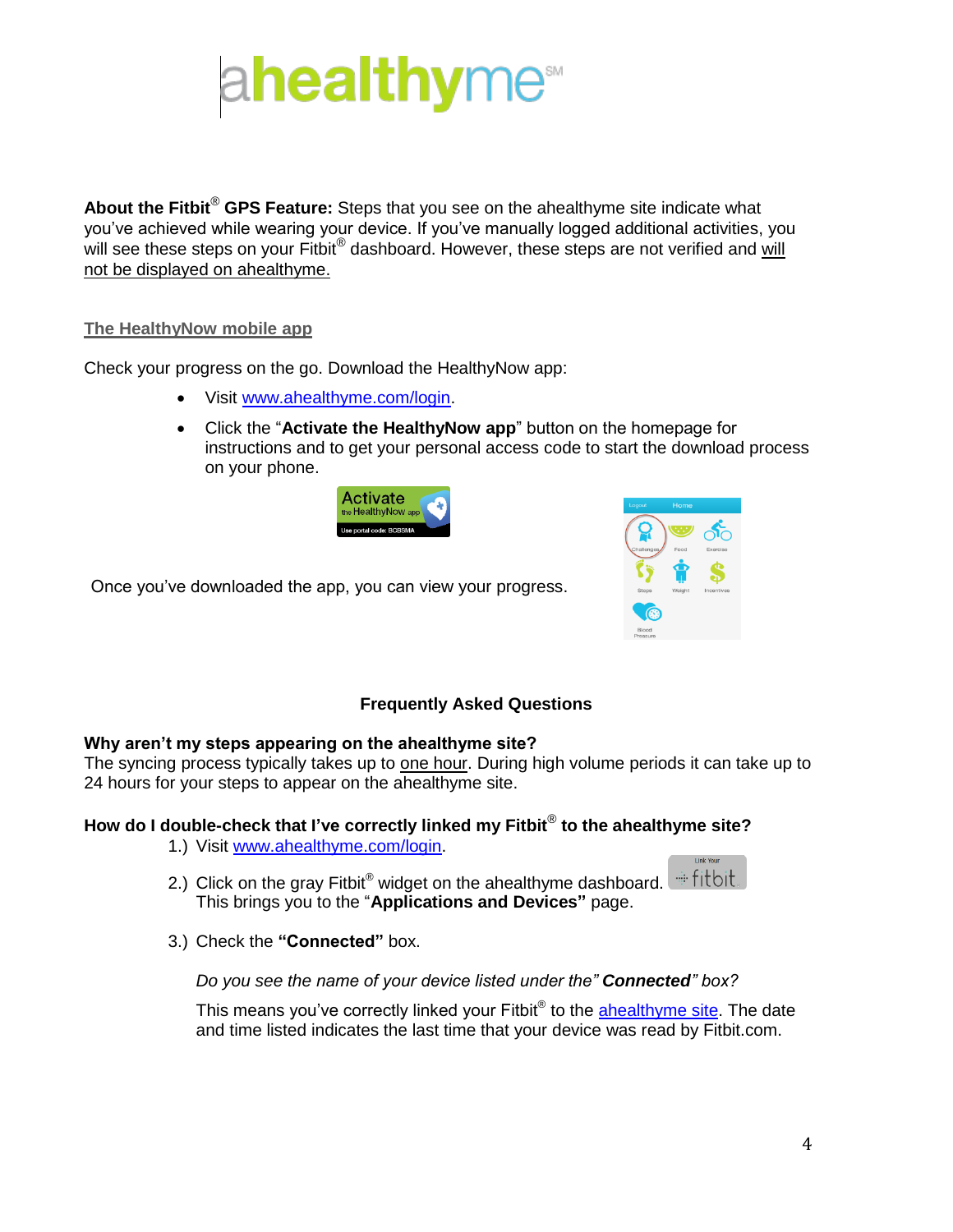# $\mu$  **security**



 *Don't see the name of your device listed under the" Connected" box?* This means you have not correctly linked your Fitbit® to Fitbit.com.

**How do I double-check that I've correctly linked my device to Fitbit.com and ahealthyme (on Fitbit.com)?**

- 1.) Visit [www.fitbit.com.](http://www.fitbit.com/) Log into your Fitbit® account using the credentials you created during the registration process.
- 2.) Click on the "**Settings**" wheel in the top right corner. Click "**Settings**", then "**Applications.**"

*Here, you will see a list of sites that you are allowing Fitbit.com to share information.*

3.) If you see "**Wellness by Cerner**" on this list, you've correctly linked your device. Note: You may see additional applications if you have allowed Fitbit® to access any additional programs (e.g. MyFitnessPal).

|                         |                                                                                                       |                   | View profile > |
|-------------------------|-------------------------------------------------------------------------------------------------------|-------------------|----------------|
| <b>R4</b> Personal Info |                                                                                                       |                   |                |
| Notifications           | <b>My Applications</b><br>You have authorized these apps to interact with your Fitbit account         |                   |                |
| Devices<br>o            |                                                                                                       |                   |                |
| Δ<br>Silent Alarms      |                                                                                                       |                   |                |
| ⋒<br>Privacy            |                                                                                                       |                   |                |
| Data Export<br>面        | - Read & Victor                                                                                       | or Revolve Access |                |
| ▣<br>Applications       |                                                                                                       |                   |                |
| $\ll^0_a$ Sharing       |                                                                                                       |                   |                |
|                         |                                                                                                       |                   |                |
|                         | - Frest & Vale                                                                                        | or Revolve Access |                |
|                         | CW Staging by Cemer<br>Approved on 2014/02/13 13:28:45<br>Staging Server Application for FitBit oAuth |                   |                |